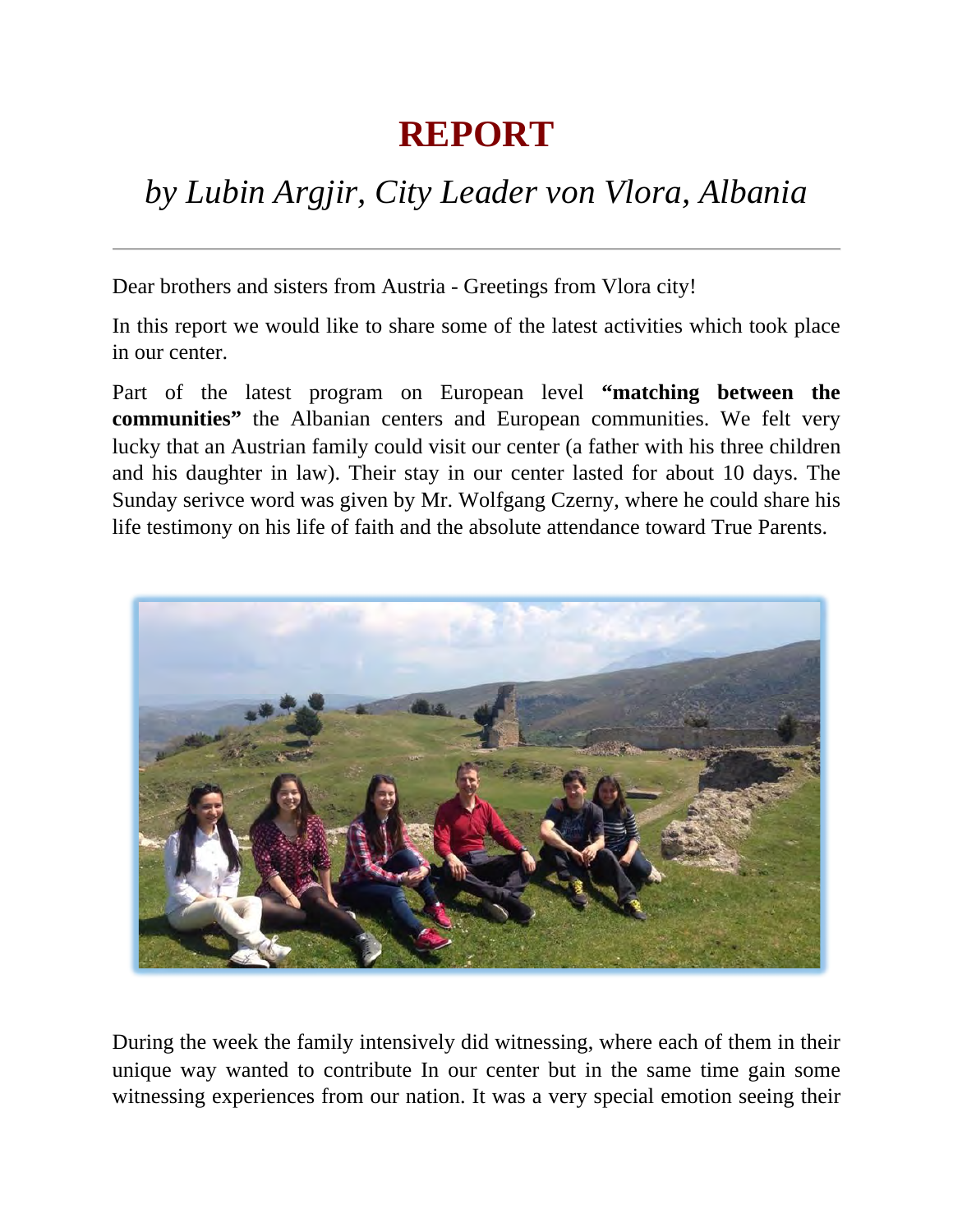guests visiting the center, as a result in our weakly schedule we decided to organize a one day workshop by doing so we could invite their guest to attend the workshop. On the workshop participate 30 participants out of which 15 where new guest.

This young guest where the focus of this workshop which started attending the center regularly. Having this new guest we decided to focus in the first chapter of the divine principle "the principle of creation" so we could gather them all and give this lectures. At the beginning of the workshop it could be noticed a high atmosphere, even though the guests where witnessed just recently they could naturally relate to our staff.



*"You are the fruit of history the center of this age and an ancestor of the future".* Sun Myung Moon

Being inspired from this workshop we took another decision, organizing an open Sunday service, by doing so we could make possible to invite the new guest to the service.

**On 15,04,2017 we did the open Sunday service where 30 people could attend.** We again asked Mr. Wolfgang to give the service word here after some prayers he decided to focus his sermon word on his personal spiritual experiences with the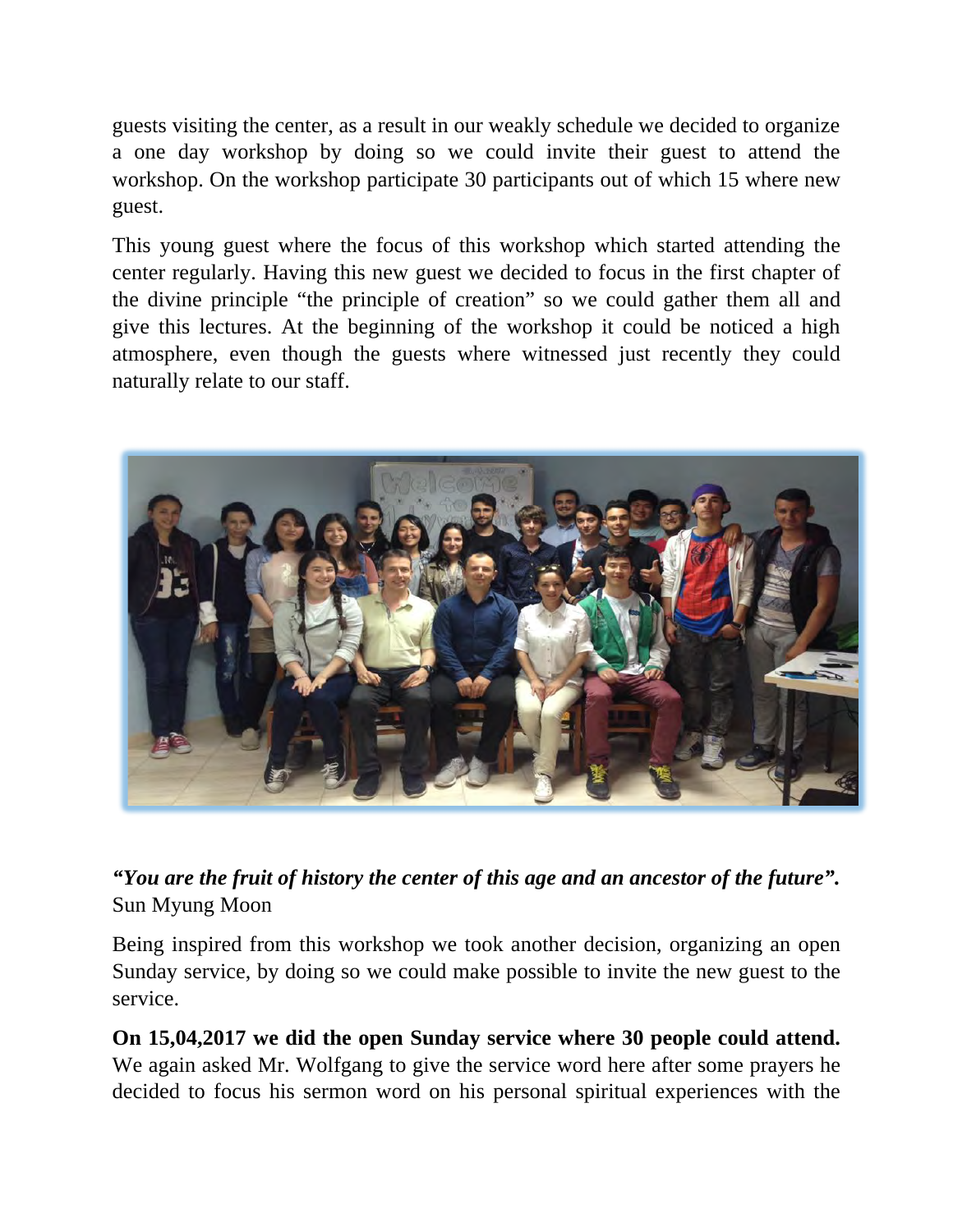spirit world. He titled the sermon "Let our light shine" he emphasize that we should be careful what we listen to, what we see and what we say determines if our sprit shine or not.



Very interesting the fact that after the service the members and the guest where willing to have a personal talk with Mr. Wolfgang.

We feel really grateful for the love, care and the wisdom we could gain from this family.